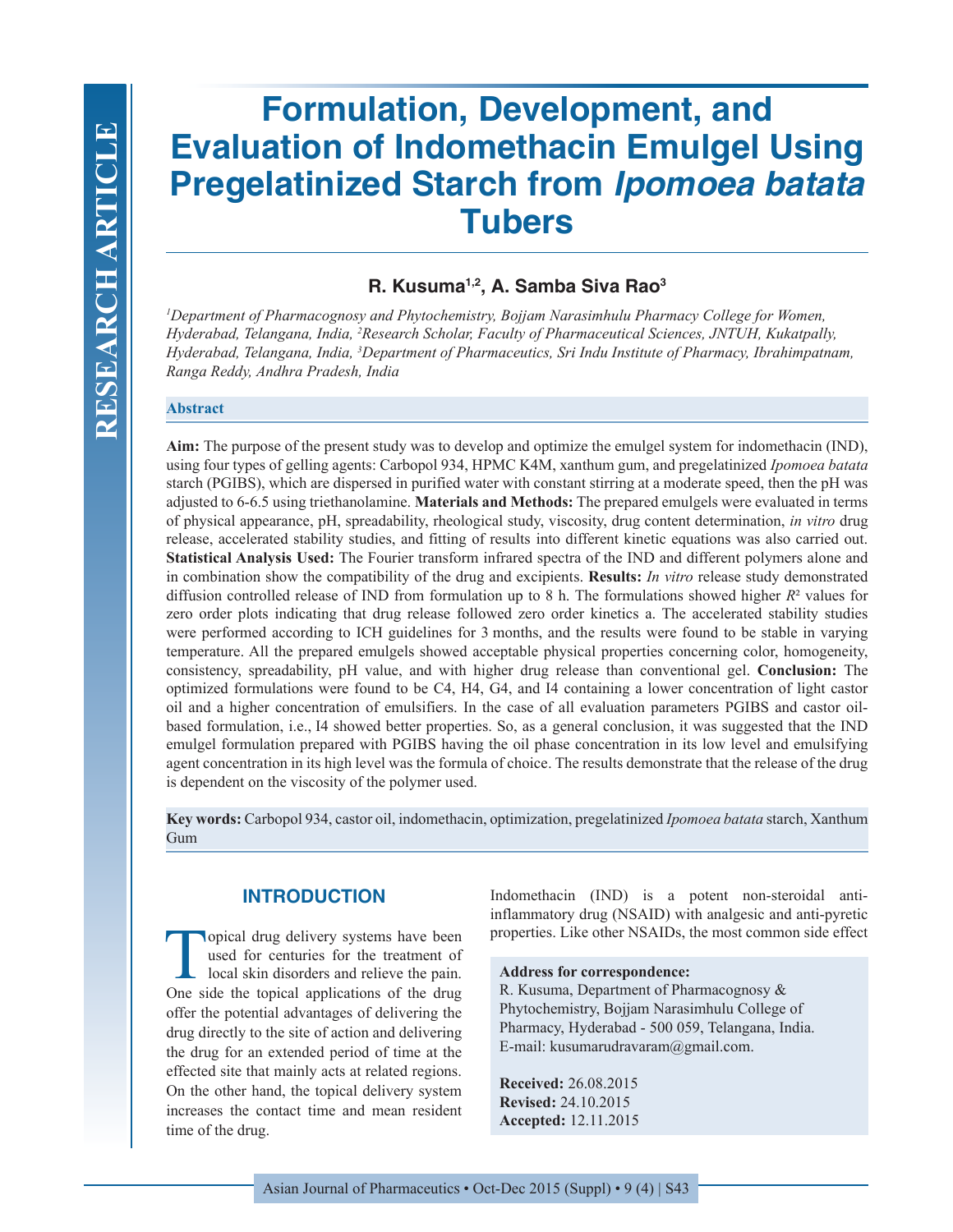of IND in oral dosage forms is a gastrointestinal irritation. The long-term use of NSAIDs is associated with severe gastropathy.[1] Thus, alternative routes of administration for these drugs are being currently investigated. Recently, more attention has been focused on emugels for topical drug delivery.[2,3]

When gels and emulsions are used in a combined form, the dosage forms are referred to as emugels.[4] Both oil-in-water and water-in-oil emulsions are extensively used for their therapeutic properties and as vehicles to deliver various drugs to the skin.[5] Emulsions possess a certain degree of elegance and are easily washed off whenever desired. They also have a high ability to penetrate the skin.

In recent years, there has been great interest in the use of novel polymers with complex functions as emulsifiers and thickeners because the gelling capacity of these compounds allows the formulation of stable emulsions and creams by decreasing surface and interfacial tension and at the same time increasing the viscosity of the aqueous phase.<sup>[6]</sup> Natural polymers, such as Xanthan Gum, have many advantages over synthetic gelling agent like Carbopol 934.[7] The presence of a gelling agent in the water phase converts a classical emulsion into an emulgel. Emugels for dermatological use have several favorable properties such as being thixotropic, greaseless, easily spreadable, easily removable, emollient, non-staining, and transparent with long shelf life and pleasing appearance.[8]

In the development of emugel dosage form, an important issue is to design and optimized formulation with an appropriate drug diffusion rate in a short period of time and a minimum number of trials. For this purpose, a computerbased optimization technique with a 2-level factorial design utilizing a polynomial equation has been widely used. This technique requires minimum experimentation and time, thus is far more effective and cost-effective than the conventional methods of formulating emugel dosage forms.[9]

The aim of this work was to develop and optimize the emugel formulation of IND with four types of gelling agents such as Carbopol 934, HPMC K4M, Xanthan Gum, and pregelatinized *Ipomoea batata* starch (PGIBS) separately, using 22 factorial design. Optimized formulations evaluated for anti-inflammatory activity and *ex vivo* skin permeation study. The influence of the type of the gelling agent was also investigated.<sup>[10]</sup>

## **MATERIALS AND METHODS**

## **Materials**

IND was received as a gift sample from Hetero Labs Ltd., Hyderabad, Telangana, India. Carbopol 934 was purchased from Manish Pharmaceuticals, Mumbai, Maharashtra, India. Xanthan Gum was received as a gift sample from CP Kielce, Mumbai, Maharashtra, India. Light liquid paraffin, Span-80, Tween-80, methylparaben, and propylparaben were purchased from Loba Chemie, Mumbai, Maharashtra, India. All other chemicals and reagents used were of analytical grade. Deionizer distilled water was used throughout the study.

## **Preparation of emulgel[18,19]**

The composition of emulgel formulations is shown in Table 1. First, the gel was prepared by dispersing Carbopol 934 in heated purified water (80°C), and the dispersion was cooled and left overnight. The oil phase of the emulsion was prepared by dissolving Span-80 in liquid paraffin while the aqueous phase was prepared by dissolving Tween-80 in purified water. Methyl and propylparabens were dissolved in propylene glycol, whereas IND was dissolved in ethanol, and both solutions were mixed with the aqueous phase. Both the oily and aqueous phases were separately heated to 70-80°C then the oily phase was added to the aqueous phase with continuous stirring until cooled to room temperature. The obtained emulsion was mixed with the gel in 1:1 ratio with gentle stirring to obtain the emulgel. Finally, pH of emulgel was adjusted using triethanolamine.<sup>[11]</sup> The same procedure was followed for HPMC K4M, Xanthan Gum, PGIBS as gelling agents instead of using Carbopol 934.<sup>[13]</sup>

## **Characterization of the IND emulgel[14,15]**

## *Physical appearance*

The prepared emulgel formulations were inspected visually for their color, homogeneity, consistency, grittiness, and phase separation.[12]

## *pH determination*

pH of all formulations was determined by a pH meter (Digital pH meter MK VI). The pH meter was calibrated with a standard buffer solution having pH 4 and 7 before use. 1 g of the formulation was dissolved in distilled water and stirred until it forms a uniform suspension, kept it aside for 2 h. The volume made up to 100 ml and pH of the suspension was measured with the help of calibrated pH meter.

## *UV-spectrum: (Determination of* λ *Max)*

IND was examined in the range 230-360 nm a 10 ppm solution of IND in methanol shows absorption maxima at about 256 nm. Absorbance at 256 nm shows 0.5887.

## *Preparation of calibration curve of IND*

Calibration curve of IND in methanol: The absorbance values of IND solutions in methanol are shown in Figure 1 and in a buffer having pH 7.4 shown in Figures 1 and 2.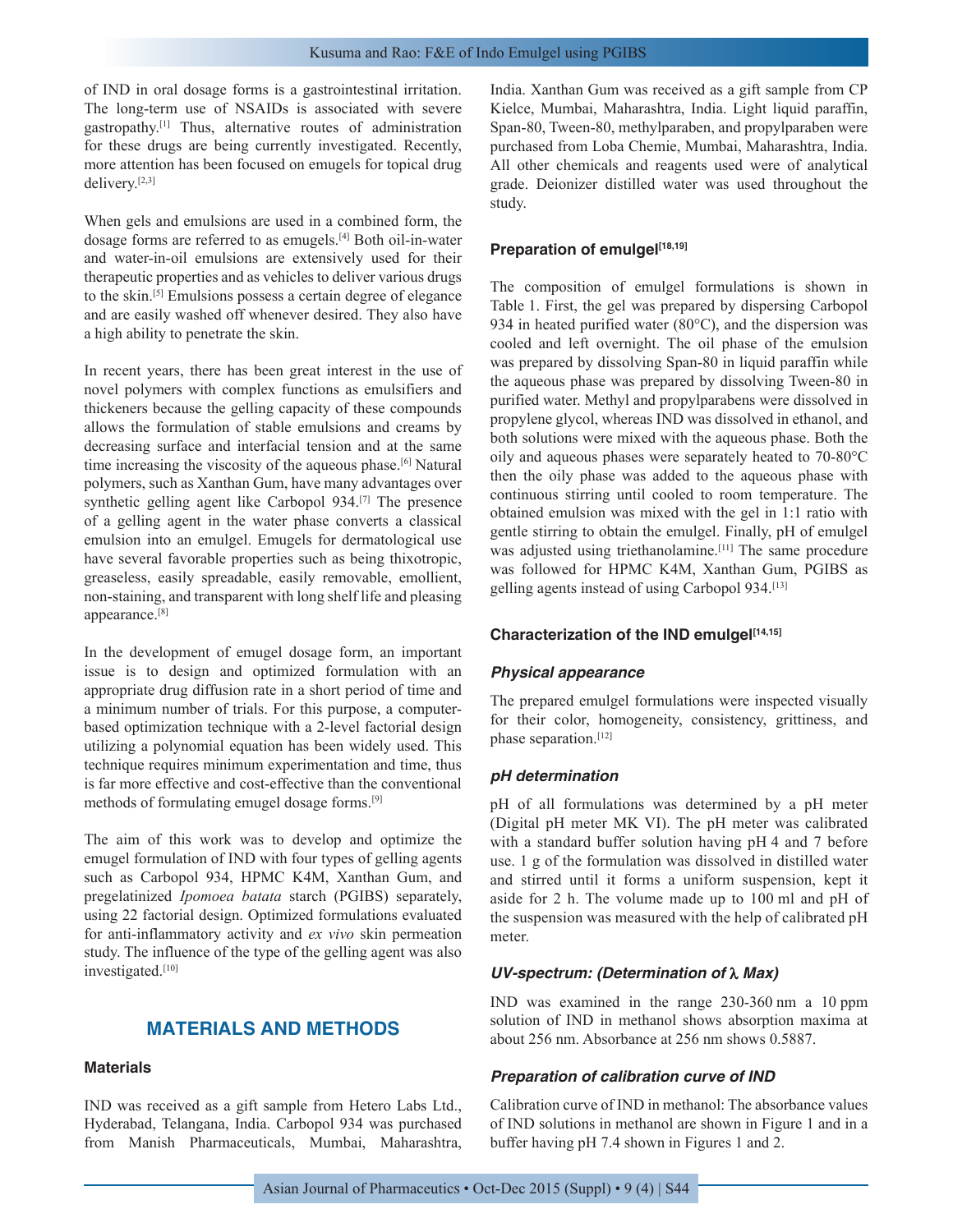#### Kusuma and Rao: F&E of Indo Emulgel using PGIBS

| <b>Table 1:</b> Composition of various indomethacin emulgel formulations |                |                |                |                          |      |                          |                |      |                 |                |                |      |              |      |      |      |
|--------------------------------------------------------------------------|----------------|----------------|----------------|--------------------------|------|--------------------------|----------------|------|-----------------|----------------|----------------|------|--------------|------|------|------|
| Ingredients (%w/w)                                                       | C <sub>1</sub> | C <sub>2</sub> | C <sub>3</sub> | C <sub>4</sub>           | H1   | H <sub>2</sub>           | H <sub>3</sub> | H4   | G <sub>1</sub>  | G <sub>2</sub> | G <sub>3</sub> | G4   | $\mathsf{I}$ | 12   | 13   | 14   |
| Indomethacin                                                             | 1              |                | 1              | 1                        | 1    |                          |                | 1    |                 | 1              | 1              | 1    |              |      |      |      |
| Carpool 934                                                              | 2.5            | 5              | 2.5            | 5                        | ٠    |                          |                |      |                 |                |                | ٠    | 0.25         | 0.5  |      |      |
| <b>HPMCK4M</b>                                                           |                |                |                | ٠                        | 2.5  | 5                        | 2.5            | 5    |                 |                |                |      |              |      |      |      |
| Xanthum Gum                                                              |                |                |                |                          |      |                          |                |      | 2.5             | 5              | 2.5            | 5    |              |      |      |      |
| <b>PGIBS</b>                                                             |                |                |                |                          |      |                          |                |      |                 |                |                | 2.5  | 5            | 2.5  | 5    |      |
| Light liquid paraffin                                                    | 0.25           | 0.5            |                | $\overline{\phantom{a}}$ | 0.25 | 0.5                      | ٠              | ٠    | 0.25            | 0.5            |                | ٠    | 0.25         | 0.5  |      |      |
| Castor oil                                                               |                |                | 0.25           | 0.5                      | ٠    | $\overline{\phantom{a}}$ | 0.25           | 0.5  |                 |                | 0.25           | 0.5  |              |      | 0.25 | 0.5  |
| Tween-80                                                                 | 0.25           | 0.5            | 0.25           | 0.5                      | 0.25 | 0.5                      | 0.25           | 0.5  | 0.25            | 0.5            | 0.25           | 0.5  | 0.25         | 0.5  | 0.25 | 0.5  |
| Span-80                                                                  | 0.6            | 0.9            | 0.6            | 0.9                      | 0.6  | 0.9                      | 0.6            | 0.9  | 0.6             | 0.9            | 0.6            | 0.9  | 0.6          | 0.9  | 0.6  | 0.9  |
| Propylene glycol                                                         | 6              | 6              | 6              | 6                        | 6    | 6                        | 6              | 6    | 6               | 6              | 6              | 6    | 6            | 6    | 6    | 6    |
| Ethanol                                                                  | 10             | 10             | 10             | 10                       | 10   | 10                       | 10             | 10   | 10              | 10             | 10             | 10   | 10           | 10   | 10   | 10   |
| Methylparaben                                                            | 0.03           | 0.03           | 0.03           | 0.03                     | 0.03 | 0.03                     | 0.03           | 0.03 | 0.03            | 0.03           | 0.03           | 0.03 | 0.03         | 0.03 | 0.03 | 0.03 |
| Propylparaben                                                            | 0.01           | 0.01           | 0.01           | 0.01                     | 0.01 | 0.01                     | 0.01           | 0.01 | 0.01            | 0.01           | 0.01           | 0.01 | 0.01         | 0.01 | 0.01 | 0.01 |
| Purified water q.s.                                                      | 100            | 100            | 100            | 100                      | 100  | 100                      | 100            | 100  | 100             | 100            | 100            | 100  | 100          | 100  | 100  | 100  |
| Triethanolamine q.s.                                                     |                |                |                |                          |      |                          |                |      | Adjust pH 6-6.5 |                |                |      |              |      |      |      |



**Figure 1:** Calibration curve of indomethacin in methanol



**Figure 2:** Calibration curve of indomethacin in buffer (7.4)

## *Characterization of drug by infrared spectrophotometer (Fourier transform infrared [FTIR])*

The IR spectrum of IND was recorded using FTIR spectrophotometer (Shimadzu, Japan) with diffuse reflectance principle. Sample preparation involved mixing the sample with potassium bromide, triturating in a glass mortar and finally placing in the sample holder. The spectrum was scanned over a frequency range 4000-400/cm.

#### **Spreadability**

One of the criteria for an emulgel to meet the ideal quantities is that it should possess good spreadability. It is term expressed to denote the extent of the area to which gel readily spread on application to the skin or affected part. The therapeutic efficacy of a formulation also depends on its spreading value. It is performed by "slip and drag method" by modified spreadability apparatus. It consists of a wooden block over which a glass slide of  $10 \times 10$  cm is fixed. An excess 2 g of emugel is placed on the fixed slide over which another slide is placed to which a pan is attached to add weights. A weight of 1 kg is placed over both the slides to expel air for 5 min. Then, the weight is removed over the two slides. Weight of 80 g is added to the pan and time required for the slide to slip is noted. Lesser the time taken for separation of two slides, better the spreadability. It is calculated using the formula.[3]

 $S = M. L/T$ 

Where,  $M = wt$ , tied to the upper slide  $L =$  length of glass slides  $T =$  time taken to separate the slides

#### **Rheological study**

The viscosity of different emulgel formulations was determined at 37°C using a brook field viscometer.

#### **Extrudability study**

In conducting the test, a closed collapsible tube containing 20 g of gel was pressed firmly at the crimped end, and a clam was applied to prevent any rollback. The cap was removed, and the microencapsulated gel was extruded until the pressure was dissipated.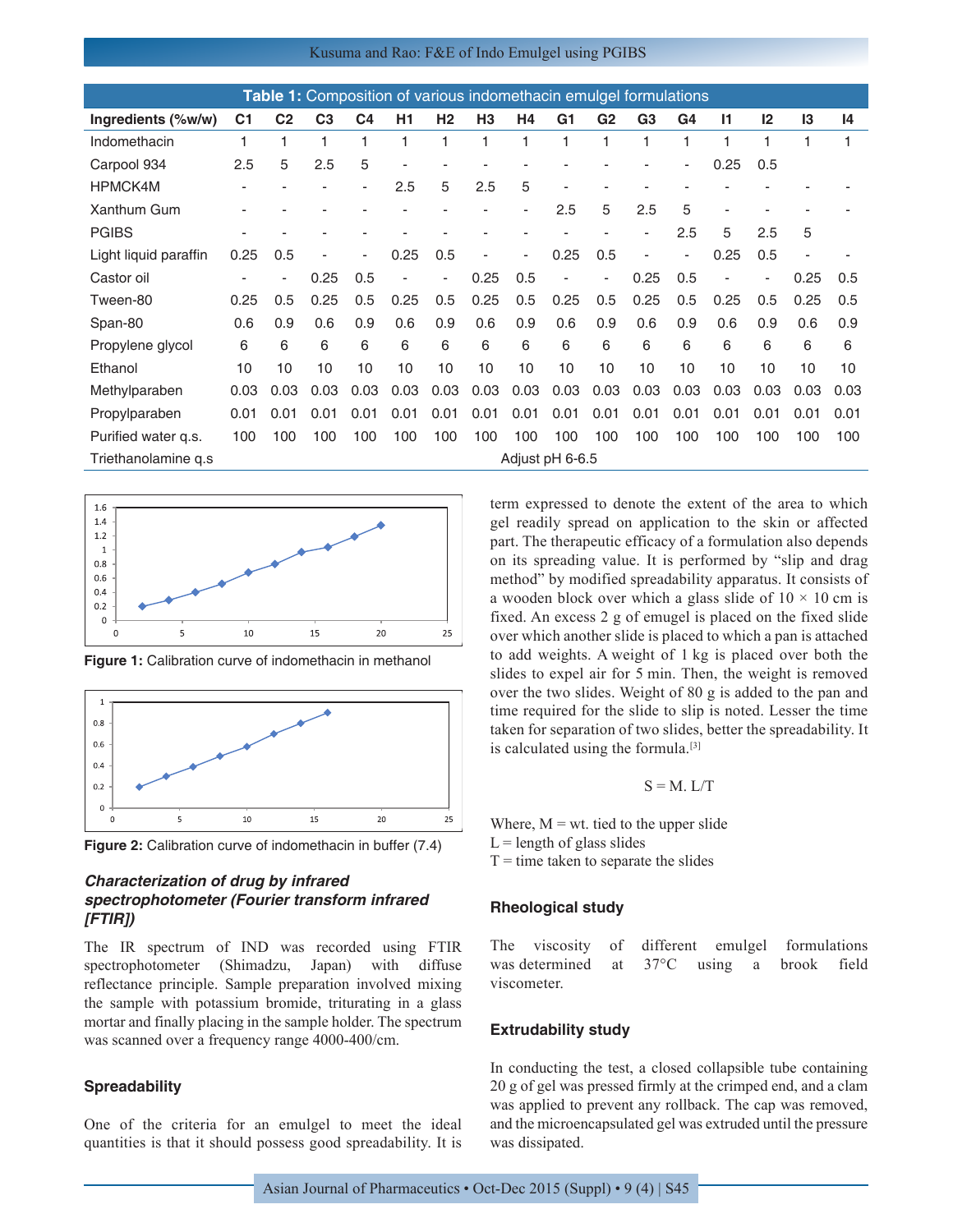#### **Drug content determination**

The drug content in emulgels was determined by a spectrophotometer. IND content was measured by dissolving known quantity of emulgel formulation in methanol by sonication. Absorbance was measured after suitable dilution at 260 nm using UV-VIS spectrophotometer.<sup>[4,5]</sup>

#### *In vitro* **diffusion study**

*In vitro* diffusion was carried out by modified Franz diffusion cell. A glass cylinder with both ends open, 10 cm height, 3.7 cm outer diameter, and 3.1 cm inner diameter was used as permeation cell. An egg membrane (soaked in phosphate buffer 24 h before use) was fixed to one end of the cylinder with the aid of an adhesive to result as a permeation cell. 1 g of medicated emulgel was taken in the cell (donor compartment), and the cell was immersed in a beaker containing 200 ml of 7.4 pH phosphate buffer as receptor compartment. The entire surface of the cell was in contact with the receptor compartment which was agitated using magnetic stirrer and a temperature of 37±1°C was maintained. 10 ml sample from the receptor compartment were taken after an interval of 1 h. Over a time period of 8 h with the same amount replaced. The sample was analyzed for IND at 260 nm against blank using UV spectroscopy. The amount of IND released at various time intervals was calculated with the help of calibration curve with phosphate buffer pH 7.4 and plotted against time.<sup>[8]</sup> When gel concentration at a higher level, it affects the release of drug and shows decrease in % drug release.

#### **Data treatment with kinetic models[16]**

To study the kinetics of *in vitro* drug release, data were applied to kinetic models such as zero order, first order, Higuchi, and Korsmeyer–Peppas. Equations for models are as follows.

The equation for zero order release is

$$
Qt = Q0 + K0 t.
$$

The first order release equation is Log  $Qt = Log Q0 + Kt$ /2.303.

The Hixson - Crowell release equation is WO  $1/3$  – Wt  $1/3$  $= k t$ 

Korsmeyer–Peppas equation is  $(Mt/M) = Kmtn$ .

#### Stability studies<sup>[17]</sup>

Stability study was performed on various prepared emulgel formulations. The preparations were packed in collapsible aluminum tubes (5 g) and subjected to stability studies at 25°C/60% RH and 30°C/65% RH, for a period of 3 months. Samples were withdrawn at an interval of 45 days and were evaluated for physical appearance, rheological properties, and drug content. All the test results were found to be in limits. Hence, the formulations were stable understated storage condition.<sup>[20]</sup>

## **RESULT AND DISCUSSION**

#### **UV-spectrum (Determination of** λ **Max)**

IND was examined in the range 230-360 nm a 10 ppm solution of IND in methanol shows absorption maxima at about 256 nm. Absorbance at 256 nm shows 0.5887.

#### **FTIR study**

Interactions were studied by comparing obtained spectra of drug and excipients. The results of FTIR spectra of the drug, Castor oil, Span-80, Tween-80, and combination were observed, and different functional groups were reported. From this FTIR spectral analysis indicates that there were no significant physicochemical interactions between drug and excipients (Figures 3-5).

#### **Physical appearance**

Emulgel formulations were white viscous creamy preparation with a smooth, homogeneous texture, and glossy appearance. Results have been discussed in Table 2.

#### **Spreadability**

Spreadability is one of the essential criteria for an emulgel. Spreadability is depending on its viscosity of the formulation. The high viscosity of formulation would have poor spreadability. Spreadability is term expressed to denote the extent of the area on which the gel readily spreads on application to the skin. From above spreadability results, emulgel have the capacity to spread easily on the skin. Spreadability of emulgel shown in Figure 6.

#### **Rheological study**

The emulgel was rotated at 50 rpm for 10 min with spindle 07. The corresponding reading was noted. The viscosity of the emulgel was obtained (Figure 7). The viscosity of the formulations increases as the concentration of polymer increases.

## **Drug content determination**

The drug content in emulgels was determined by spectrophotometer. IND content was measured by dissolving known quantity of emulgel formulation in methanol by sonication. Absorbance was measured after suitable dilution at 260 nm using the UV-VIS spectrophotometer as shown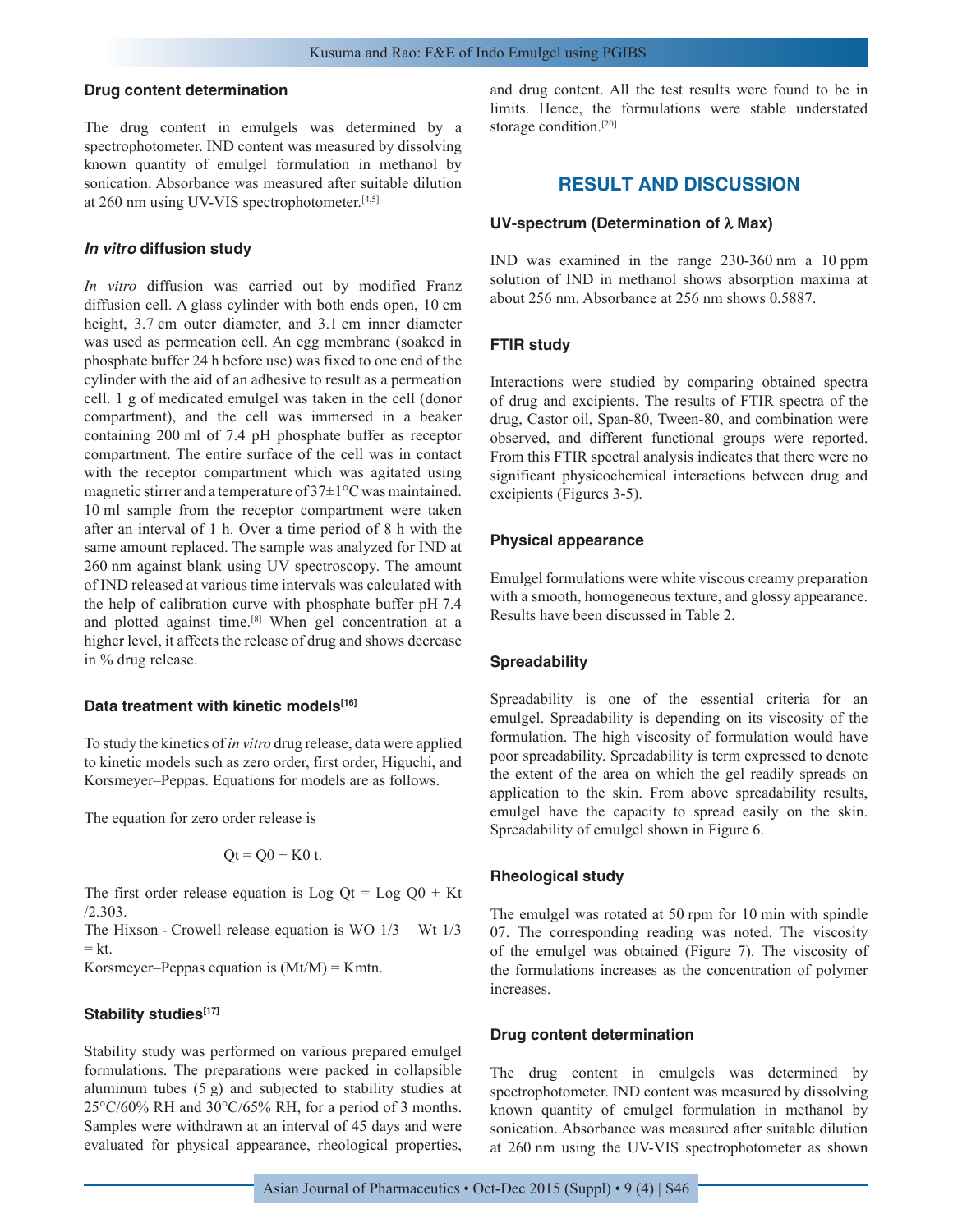

**Figure 3:** Fourier transform infrared spectra of indomethacin



**Figure 4:** Fourier transform infrared spectra of pregelatinized *Ipomoea batata* starch



**Figure 5:** Fourier transform infrared spectra of physical mixture of indomethacin and pregelatinized *ipomoea batata* starch, Tween-80, and Span-80



**Figure 6:** Spreadability of emulgel formulations

in Table 3. It was observed that the drug content of emulgel from C1 to I4 batches is between the range of 98.1-99.92% which was found to be satisfactory.



**Figure 7:** Viscosity of emulgel formulation

### *In vitro* **diffusion test**

The *in vitro* release profiles of IND from its various Gellified Emulsion formulations are represented in Figure 8. It was observed that all the formulation had become liquefied and diluted at the end of the experiments, indicating water diffusion through the membrane. In general, it can be observed from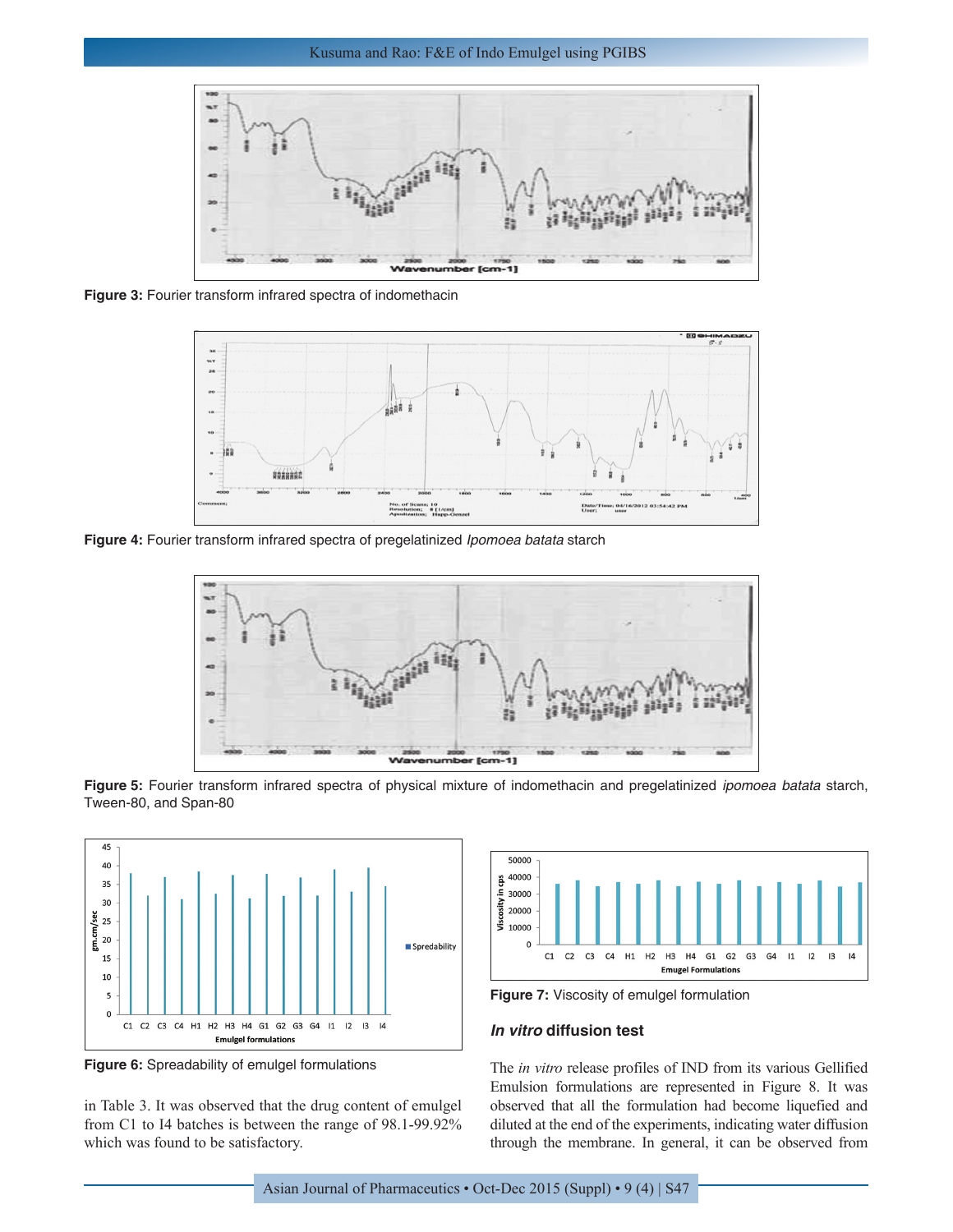#### Kusuma and Rao: F&E of Indo Emulgel using PGIBS

| <b>Table 2:</b> Physicochemical characteristics of indomethacin emulgel formulations |  |  |  |
|--------------------------------------------------------------------------------------|--|--|--|
|                                                                                      |  |  |  |

| <b>Batch number</b> | Appearance and color | Homogeneity                   | <b>Consistency</b>   | pH   | Viscosity (c.p) |
|---------------------|----------------------|-------------------------------|----------------------|------|-----------------|
| C <sub>1</sub>      | Yellowish, creamy    | Homogenous with no grittiness | Cream like semisolid | 6.2  | 36200           |
| C <sub>2</sub>      | Yellowish, creamy    | Homogenous with no grittiness | Cream like semisolid | 6.3  | 38240           |
| C <sub>3</sub>      | Yellowish, creamy    | Homogenous with no grittiness | Cream like semisolid | 6.25 | 34750           |
| C <sub>4</sub>      | Yellowish, creamy    | Homogenous with no grittiness | Cream like semisolid | 6.45 | 37242           |
| H1                  | Yellowish, creamy    | Homogenous with no grittiness | Cream like semisolid | 6.21 | 36202           |
| H <sub>2</sub>      | Yellowish, creamy    | Homogenous with no grittiness | Cream like semisolid | 6.31 | 38241           |
| H <sub>3</sub>      | Yellowish, creamy    | Homogenous with no grittiness | Cream like semisolid | 6.26 | 34751           |
| H4                  | Yellowish, creamy    | Homogenous with no grittiness | Cream like semisolid | 6.45 | 37291           |
| G <sub>1</sub>      | Yellowish, creamy    | Homogenous with no grittiness | Cream like semisolid | 6.23 | 36168           |
| G <sub>2</sub>      | Yellowish, creamy    | Homogenous with no grittiness | Cream like semisolid | 6.33 | 38248           |
| G <sub>3</sub>      | Yellowish, creamy    | Homogenous with no grittiness | Cream like semisolid | 6.28 | 34738           |
| G <sub>4</sub>      | Yellowish, creamy    | Homogenous with no grittiness | Cream like semisolid | 6.46 | 37221           |
| 1                   | Yellowish, creamy    | Homogenous with no grittiness | Cream like semisolid | 6.21 | 36145           |
| 2                   | Yellowish, creamy    | Homogenous with no grittiness | Cream like semisolid | 6.34 | 38110           |
| 13                  | Yellowish, creamy    | Homogenous with no grittiness | Cream like semisolid | 6.29 | 34455           |
| 4                   | Yellowish, creamy    | Homogenous with no grittiness | Cream like semisolid | 6.49 | 37012           |

| Table 3: Drug content of different gellified<br>formulations |                  |  |  |  |  |  |  |
|--------------------------------------------------------------|------------------|--|--|--|--|--|--|
| <b>Formulation</b>                                           | Drug content (%) |  |  |  |  |  |  |
| C <sub>1</sub>                                               | 98.15            |  |  |  |  |  |  |
| C <sub>2</sub>                                               | 99.89            |  |  |  |  |  |  |
| C <sub>3</sub>                                               | 98.7             |  |  |  |  |  |  |
| C <sub>4</sub>                                               | 99.71            |  |  |  |  |  |  |
| H1                                                           | 97.9             |  |  |  |  |  |  |
| H <sub>2</sub>                                               | 99.72            |  |  |  |  |  |  |
| H <sub>3</sub>                                               | 98.2             |  |  |  |  |  |  |
| H4                                                           | 99.6             |  |  |  |  |  |  |
| G <sub>1</sub>                                               | 98.1             |  |  |  |  |  |  |
| G <sub>2</sub>                                               | 99.75            |  |  |  |  |  |  |
| G <sub>3</sub>                                               | 98.23            |  |  |  |  |  |  |
| G4                                                           | 99.91            |  |  |  |  |  |  |
| $\vert$ 1                                                    | 98.5             |  |  |  |  |  |  |
| 2                                                            | 99.88            |  |  |  |  |  |  |
| 13                                                           | 98.21            |  |  |  |  |  |  |
| 14                                                           | 99.87            |  |  |  |  |  |  |

figures that the better release of the drug from all Gellified Emulsion formulation. From results of *in vitro* diffusion studies using Franz diffusion cell, it can be concluded that I4 had bettersustained release than the other formulations. To understand the complex mechanism of drug release from the emulgel, the *in vitro* ciprofloxacin release data were fitted to Korsmeyer– Peppa's release model and interpretation of release exponent values (n) enlighten us in understanding the release mechanism from the dosage form. The release exponent values thus obtained were from 0.50 to 0.79. Based on these values, we can



**Figure 8:** *In vitro* diffusion profile of various emulgel formulations

say that the formulation exhibited non-Fickian transport. The drug release was diffusion controlled as the plot of Higuchi's model was found to be linear  $(r > 0.9291)$ . The formulations showed higher  $R$ <sup>2</sup> values for zero order plots indicating that drug release followed zero order kinetics, and drug release from these emulgels were by both diffusion and erosion.

#### **Kinetics of drug release**

The results obtained in *in vitro* release studies were plotted in different kinetic models. Regression coefficient (*R*<sup>2</sup> ) values of different kinetic models are shown in Table 4. This indicated that the release data of best formulation (I4) follows zero order kinetics because the value of  $R^2$  is greater than 0.9. The mechanism of drug release is determined by zero order s where "*n*" is the release exponent. Hence, the mechanism of drug release is non-Fickian diffusion for I4 formulations given in Table 4.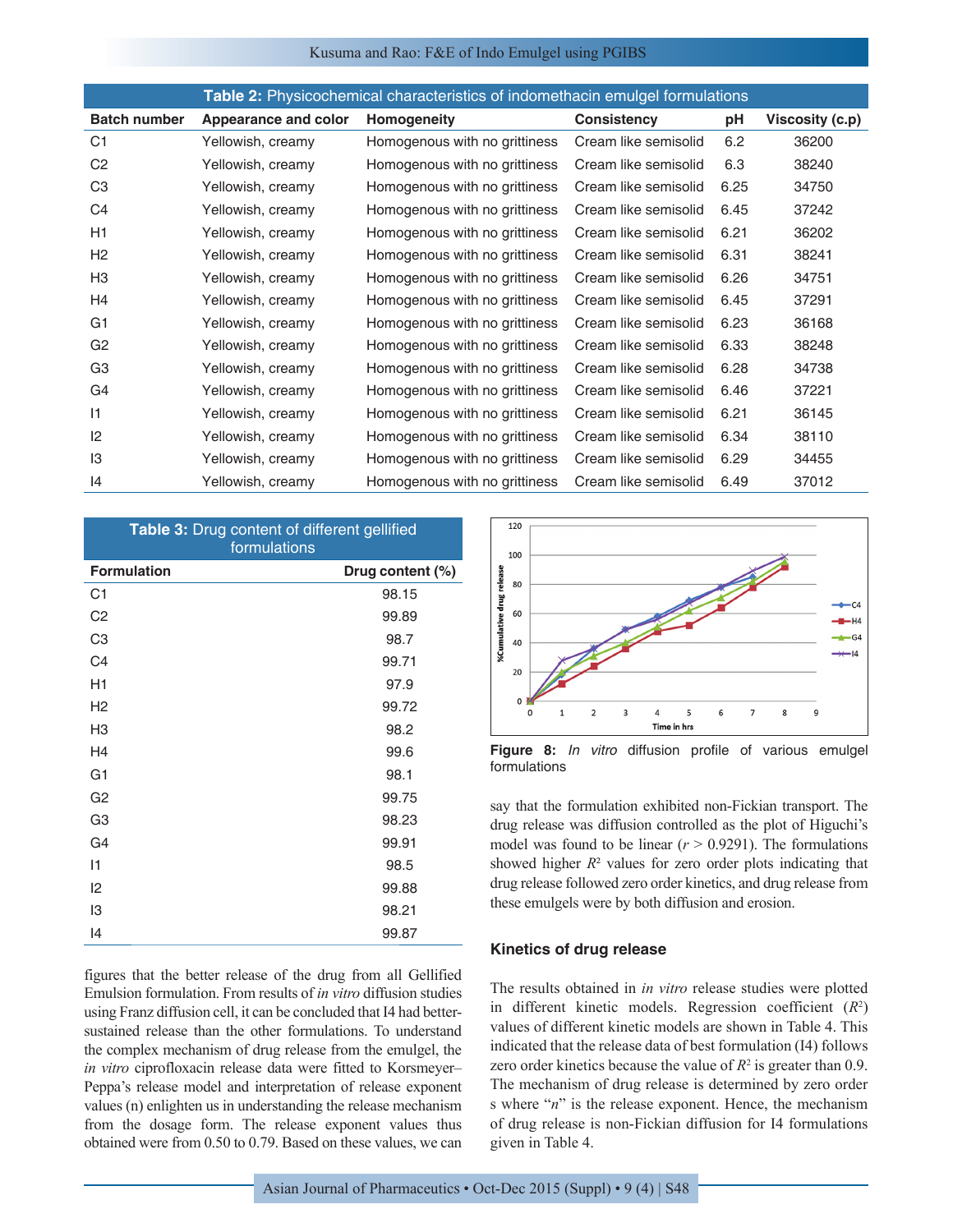#### Kusuma and Rao: F&E of Indo Emulgel using PGIBS

| Table 4: Kinetic profile of various formulations |            |       |                    |                |         |                |                        |       |                                       |  |
|--------------------------------------------------|------------|-------|--------------------|----------------|---------|----------------|------------------------|-------|---------------------------------------|--|
| F code                                           | Zero-order |       | <b>First-order</b> |                | Higuchi |                | Korse-Meyer<br>Peppa's |       | Possible mechanism of<br>drug release |  |
|                                                  | n          | $R^2$ | n                  | R <sup>2</sup> | n       | R <sup>2</sup> | n                      | $R^2$ | Zero-order, non-Fickian               |  |
| C <sub>1</sub>                                   | 11.52      | 0.995 | 0.19               | 0.764          | 34.32   | 0.890          | 0.9                    | 0.950 | Zero-order, non-Fickian               |  |
| C <sub>2</sub>                                   | 12.09      | 0.992 | 0.19               | 0.755          | 35.77   | 0.900          | 0.992                  | 0.959 | Zero-order, non-Fickian               |  |
| C <sub>3</sub>                                   | 12.29      | 0.993 | 0.198              | 0.731          | 35.74   | 0.925          | 1.004                  | 0.979 | Zero-order, non-Fickian               |  |
| C <sub>4</sub>                                   | 12.46      | 0.991 | 0.199              | 0.746          | 36.77   | 0.904          | 1.022                  | 0.963 | Zero-order, non-Fickian               |  |
| H1                                               | 10.98      | 0.975 | 0.205              | 0.815          | 33.94   | 0.842          | 0.917                  | 0.918 | Zero-order, non-Fickian               |  |
| H <sub>2</sub>                                   | 11.16      | 0.961 | 0.208              | 0.833          | 34.89   | 0.826          | 0.936                  | 0.903 | Zero-order, non-Fickian               |  |
| H <sub>3</sub>                                   | 11.11      | 0.975 | 0.207              | 0.826          | 34.50   | 0.847          | 0.932                  | 0.925 | Zero-order, non-Fickian               |  |
| H <sub>4</sub>                                   | 11.16      | 0.986 | 0.206              | 0.821          | 34.62   | 0.833          | 0.932                  | 0.907 | Zero-order, non-Fickian               |  |
| X1                                               | 11.31      | 0.990 | 0.196              | 0.747          | 33.25   | 0.896          | 0.924                  | 0.954 | Zero-order, non-Fickian               |  |
| X <sub>2</sub>                                   | 11.48      | 0.995 | 0.195              | 0.744          | 33.74   | 0.901          | 0.937                  | 0.955 | Zero-order, non-Fickian               |  |
| X <sub>3</sub>                                   | 10.37      | 0.956 | 0.202              | 0.745          | 12.92   | 0.117          | 0.623                  | 0.390 | Zero-order, non-Fickian               |  |
| X4                                               | 12.07      | 0.993 | 0.197              | 0.746          | 16.75   | 0.245          | 0.747                  | 0.509 | Zero-order, non-Fickian               |  |
| 1                                                | 11.29      | 0.989 | 0.196              | 0.761          | 14.82   | 0.199          | 0.984                  | 0.455 | Zero-order, non-Fickian               |  |
| 12                                               | 10.68      | 0.934 | 0.195              | 0.791          | 13.59   | 0.157          | 0.638                  | 0.390 | Zero-order, non-Fickian               |  |
| $\mathsf{I}3$                                    | 12.36      | 0.986 | 0.193              | 0.717          | 17.18   | 0.262          | 0.762                  | 0.525 | Zero-order, non-Fickian               |  |
| 4                                                | 10.86      | 0.939 | 0.195              | 0.785          | 33.15   | 0.800          | 0.892                  | 0.870 | Zero-order, non-Fickian               |  |

#### **Comparative** *in vitro* **diffusion study**

Release of optimized emulgel formulation up to 8 h compared with the marketed Indo methacin gel. Graph was plotted as cumulative percent drug release of IND emulgel and marketed IND gel versus time in hours (Figure 9).

#### **Stability studies**

All the prepared emulgels were found to be stable on storage for 3 months; no change was observed in their physical appearance, pH, rheological properties, and drug content.

## **CONCLUSION**

FTIR study revealed no interaction between the drug and excipients. The sixteen preliminary trial batches arranged/ prepared by different concentrations of excipients lead to the final optimized concentration of the gel. *In vitro* diffusion and viscosity were taken as the responses for study, which were found to be within the expected range. Final formulation was prepared by the optimized concentration of the clove oil, Smix (Span-80 + Tween-80) and gelling agent (PGIBS), and general parameters were evaluated. The % release for the optimized batch (I4) was found to be 98.92% after 8 h of release study and viscosity was found to be 37012 cps. The formulations follow zero order kinetic model of drug release which involves the diffusion and erosion mechanism. The physical appearance was yellowish creamy, pH was 6.49. Thus, results of the current study clearly indicate, a



**Figure 9:** Comparison of *in vitro* diffusion of optimized and marketed emulgel

promising potential of the IND emulgel as an alternative to the conventional dosage form using of natural excipient. Hence, emulgel is novel approach to decrease the dosing frequency and increase patient compliance.

## **REFERENCES**

- 1. Vyas SP, Khar RK. Essentials of Controlled Drug Delivery in Controlled Drug Delivery - Concepts and Advances. Delhi: Vallabh Prakashan; 2006. p. 1-53.
- 2. Devada P, Jain A, Vyas N, Kambete H, Jain S. Gellified emulsion for sustained delivery of itraconagole for tropical fungal\diseases. Int J Pharm Pharm Sci 2010;2:104-12.
- 3. Jain A, Gautam SP, Gupta Y, Khambete H, Jain S. Development and characterization of ketoconazole